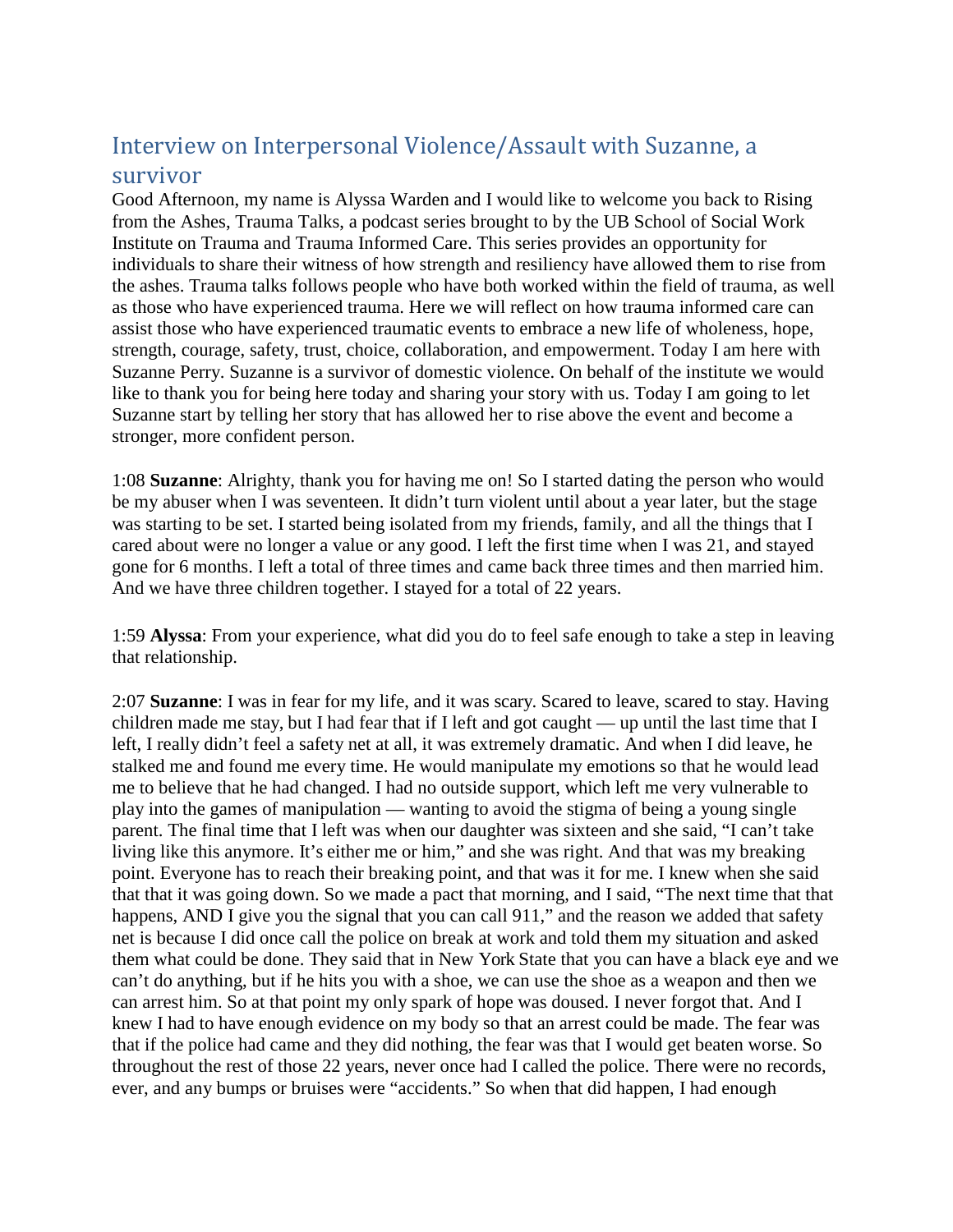evidence and I told her to call. They saw evidence on me, and they did arrest him and hold him over night. That is what finally forced me to not return. I promised my children that I would never go back and I never did. I did not receive any external counseling or mentoring or any help. At the time I was so distraught and numb that I couldn't comprehend what the advocacy people were trying to say. I spent 22 years of my life walking on eggshells, scared, and trying to twist everything to appease my husband. It was horrible.

5:26 **Alyssa**: Yeah, it sounds like it was an intense journey and huge decision for you to make in your life that would be completely life changing. It took a lot to make that decision. And like you mentioned when you reached out for safety, it wasn't really responded to in the way that it should have been. But you were still strong enough to go forward and make that decision.

5:53 **Suzanne**: I had also poked around online for help while I was at work — that was the only place he wasn't monitoring my every move. I ran into brick walls because email boxes and voicemail boxes were full when I tried to reach out. So the times I had tried to escape, it proved to hold nothing.

6:23 **Alyssa**: It looks like there was a lot of barriers in your journey, so it's so impressive that you were able to get to that point of help.

6:40 **Suzanne**: Getting out and staying out! Because I am sure I could have used some counseling appointments, but the whole thing of court and having to make court, which I never did thank God — the DA represented me in court, I shook like a leaf in the waiting room. I had a five year court protection as a result of that.

7:10 **Alyssa**: So it looks like the DA was able to step in for your safety and represent you in court.

7:16 **Suzanne**: Yeah, I don't think I could have done it. I probably would have fainted! I was just so terrified of it and him.

7:26 **Alyssa**: Yeah, that would be an extremely scary situation. My question for you is: How did you get to the point where you are now helping other people?

7:37 **Suzanne**: I'd love to share that! When I got out of that situation it was very difficult because my kids didn't know who I was. The lifestyle that we lived, I was pretty much a doormat. I was unable to fend for them if my husband was yelling at them, and they couldn't stand up for me, either. We were never allowed to have one on one conversations, causing a great detachment. My kids were not receiving their own support network from their mother, so there were barriers there. The first year I had to reintroduce myself and it was very hard — I had to unbury layers of hatred and insults, I had to find myself. It took about a year to understand what had happened, and I never used the term "domestic violence," so I had to start looking at it for what it was. I wasn't revealing to my family what was going on, just the "oh yeah he hit me," which was nothing close to the honest truth. A year later, I was at the kitchen table of our new house, and I lost my job. My boss told me I just "wasn't there anymore," and he KNEW what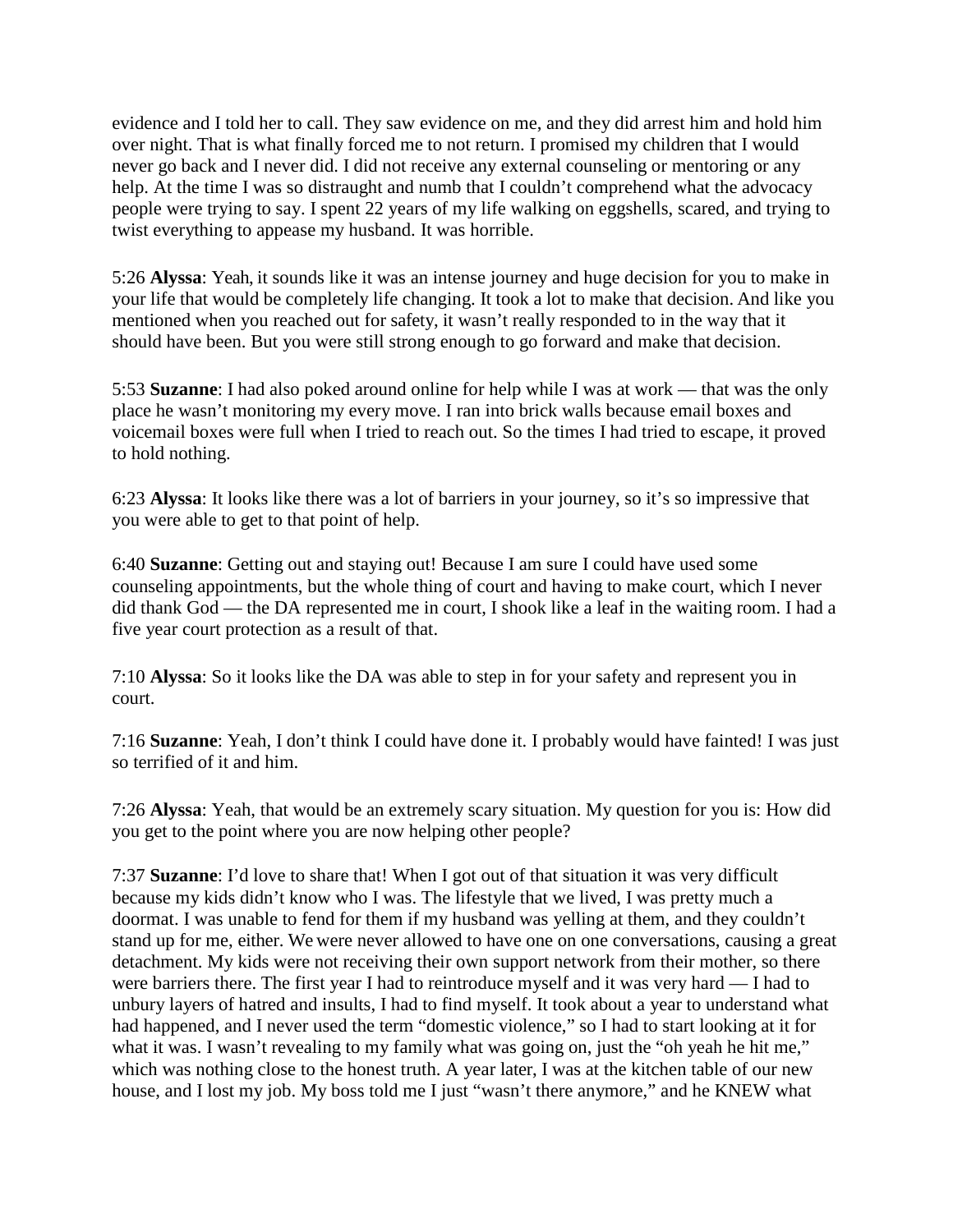was going on so that's horrible. Now today, I don't think that would legally fly. That made me start my own business. I was thinking one Saturday afternoon about how I was protecting his family because I was afraid to say something to them, and didn't want to hurt the family name. I said, "To heck with that!" because I was the one who needed protection and I decided to share my story. So I started to talk about it. Twenty-two years later I started to reconnect with my best friend from high school, now I didn't go to my graduation because my school was stupid and so was everything about me, on Myspace. I found out that her husband was abusive too, and she moved across the country and was sad and wanted to get out. I flew to Arizona, helped her to back and move back home, and she has now married her high school sweetheart and she ended up living happily-ever after, five miles away from me. Before all of these she came home one week for her father's funeral, and we met up and went to a spa — now you don't get to do anything for yourself when you're in my case, but we got to talking about what had been happening in my house. And the girl who was doing my toenails eyes started to welt up and she told me that she grew up with an abusive father too. I wasn't even thinking about her, I was just rambling on. So after about 40 minutes or so there was about a dozen people that came into the room and we all started talking about how domestic violence has impacted our lives. So these girls said they didn't want to personally tell anyone their stories and they needed me to be their voice. That was the pivotal moment, I was like "Yeah!" So these stories and hundreds of stories around the world that people have trusted me with their experiences, is fueling me so every time I speak, or share, or help someone — it's on behalf of them, all of the people standing behind me, because someone else needs to hear it. So I created a non-profit company called OP Music House back into 2010. I was still shy, and didn't want to go, "BAM domestic violence!" So I had to wrestle with how I can do this. So I went behind music. I got bands and then I started to share my story. It ended up working and helped me with my speaking skills. I put on a concert called The Exposure Concert - Because Love Shouldn't Hurt. We are going on our sixth year. I am now super comfortable talking about trauma and domestic violence and all of the things that spin off of it. Because somehow it's all intertwined with trauma and outcomes. We need to get in there to stop past trauma from creating future trauma. And now I have also rebranded, now that I am more comfortable it's called loveshouldnthurt.tv, BAM it's out there!

13:36 **Alyssa**: I love that, that's absolutely fantastic. You're story really speaks to empowerment. And how something you didn't even want to call domestic violence at one point and now all these women around you are talking about the same thing and their experiences, normalizing it. Creating that moment of "Oh, I can do something about that!" Incredible. And so as far as choice goes, how has your ability to make positive choices helped your ability to see more of a future for yourself and other people who have made the choice to tell their story?

14:18 **Suzanne**: That's an awesome question because my mottos here is called the Pine Piper of Positive. And people are very surprised when they meet me that I am not a bitter person. I don't use a nasty past as a thorn because I wouldn't end up any good. I consider it "pressurized poop coming out as a pearl." All of those bruises and cuts, knowing what it felt like, gives you scar tissue which is stronger than regular skin. And so it kind of helps me to empower someone else who may be getting picked on. It develops an almost immediate trust when I say things that they didn't even tell me like, "I bet you can't even make a certain expression without getting yelled at," and they are like "how did you know!!" Even over the phone or through Facebook, but taking positive and learning it to drive your mission. That's what empowers me. Now that I've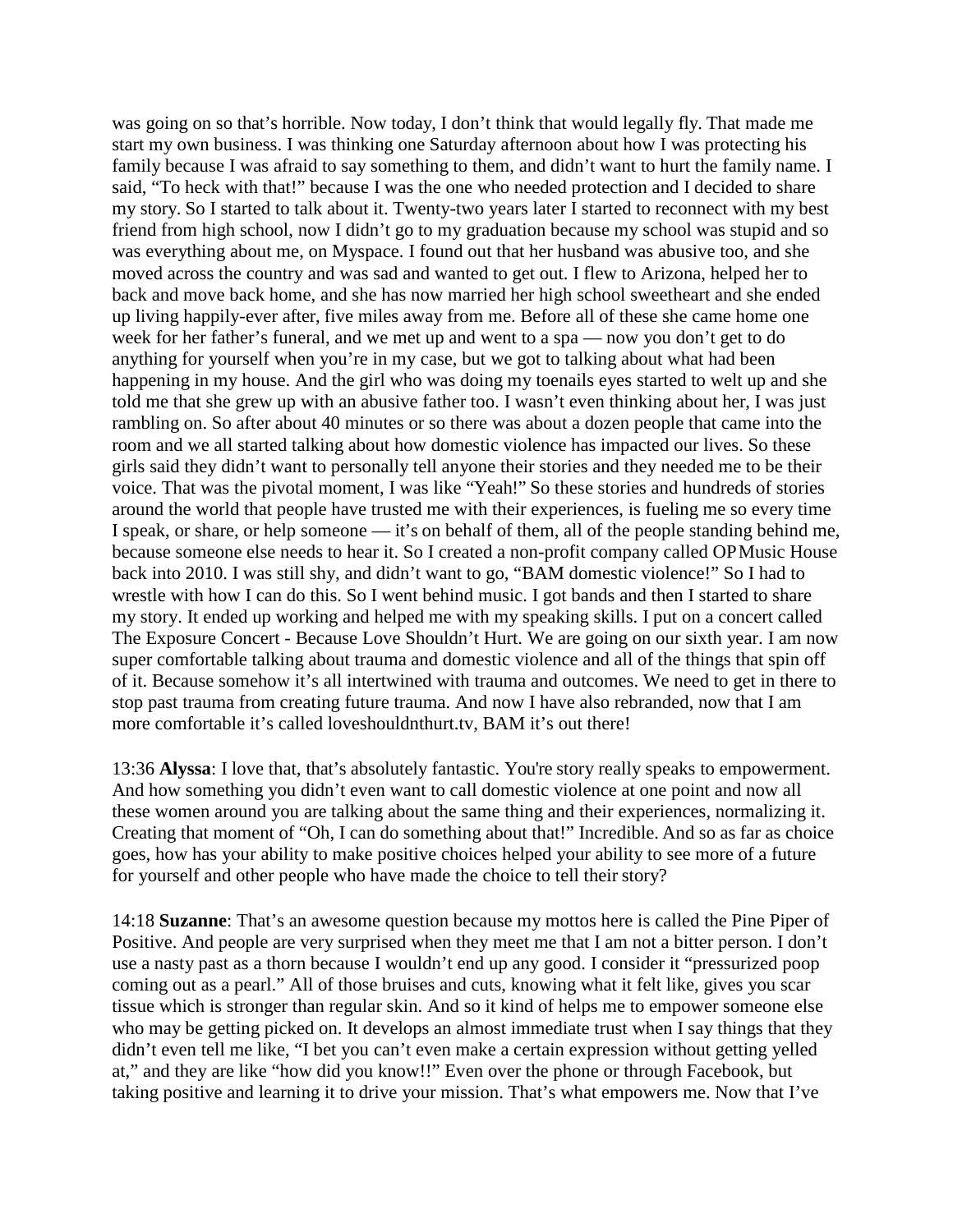been doing it for six years, I like the feedback. People used to say, "You don't even know what you're doing," not in an insult way but just letting me know. And it used to bother me because I couldn't define it. But six years later, getting all of the feedback I've grown stronger, and allowed people to share their story and am able to hear back on how I've empowered others. It's awesome to be me today because I'm in-fact saving people's lives! I wish I had that for me. But by the same token, hadn't I endured what I endured, I couldn't be the awesome person I am today doing these things.

16:29 **Alyssa**: Absolutely. And from your experiences, you've found a lot of people have also experienced it. It does allow them to trust you because they see you can understand what they've gone through. And your collaboration with music and getting the message out there, it's definitely made a more positive step towards the future for health and for everyone else. We've also said how this experience has become so empowering, and how others have become empowering. It's an incredible example of how you can take such a negative and horrible experience and turn it into something that helps everyone else. And from what you've said it looks like your world view of helping everyone else around you and making sure that you can be that difference that is there for them that you wish is there for you.

17:29 **Suzanne**: I've gotten some thank you letters, and I hang them up. Back when I was new, I wasn't aware of what I look like to anyone. You lose yourself. You don't wear nice clothes, you just lose yourself. Going through photos in my closet one day, it was a shocker to see that I was hiding these in the closet for a reason. I look terrible! And I'd be weary and tired and I thought I was getting away with it, but I looked bad. Getting rid of the big baggy clothes. It's important to realize that you never deserved it, you never asked for it. And in no stretch is it ever okay. Love shouldn't hurt.

18:35 **Alyssa**: What advice do you have for providers or social workers who come in contact with someone who has experienced domestic violence who hasn't gotten in the process, or just started the process, of making that change?

18:47 **Suzanne**: I feel someone who has walked the walk is who I want to listen to. I don't feel like you can effectively really connect with someone through a textbook. But I've shared that with professionals and it's hurtful. I don't ever want to be hurtful because the people who choose to go into that field go into it for darn-good reasons. So I think there needs to be a mesh in there to get in that comfort level from a victims stand-point. There just needs to be a middle there somewhere.

19:35 **Alyssa**: So instead of having a professional pretending to know something and experience something up here, we have to meet someone here who is the expert in their own minds — And connect them with people who have experienced the same thing?

19:49 **Suzanne**: Yeah! I consider myself an advocate, but people want to hear it. From, "oh what did you go through?" Even in recovery groups that's what they talk about — AA or any of those. I'm here because of this. Well how can I confine in you if you don't know what it feels like?And then you automatically may feel like they are judging you, even though the probably aren't, but you are fresh out of it and are afraid of continuously being judged. You're lost and you need to